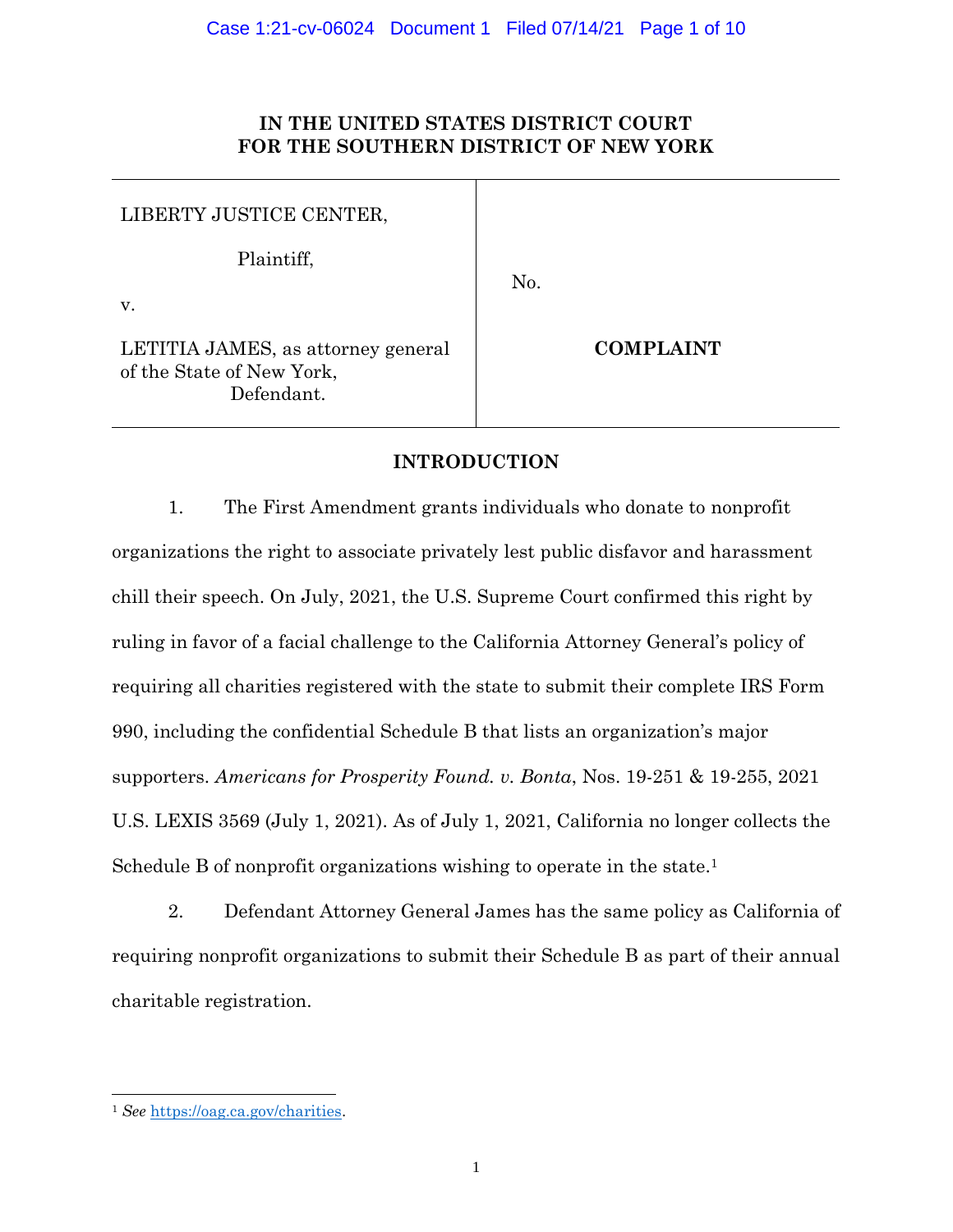#### Case 1:21-cv-06024 Document 1 Filed 07/14/21 Page 2 of 10

3. New York has already acknowledged in court filings that it has a policy that is "the same or similar" to the policy struck down as facially unconstitutional in *AFPF v. Bonta*. In that case, General James for the State of New York authored an amicus brief which said, "At issue in this case is California's requirement that every charity operating within the State provide its Schedule B along with its Form 990 as part of the total package of financial and other information that must be reported to the State. Several other States have the same or a similar reporting requirement. New York requires charities that receive more than \$25,000 annually from New York residents and entities to register and file an annual report with the Attorney General that includes 'a copy of the complete IRS form 990, 990-EZ or 990-PF with schedules' including Schedule B. 13 N.Y.C.R.R. § 91.5(c)(3)." Br. for States of New York, Colorado, Connecticut, Hawai'i, Illinois, Maine, Maryland, Massachusetts, Michigan, Nevada, New Jersey, New Mexico, Oregon, Pennsylvania, Rhode Island, and Virginia, and The District of Columbia as Amici Curiae, pg. 9, *Americans for Prosperity Found.*, Nos. 19-251 & 19-255, 2021 U.S. LEXIS 3569 (July 1, 2021).

4. Plaintiff Justice Liberty Center ("Center") is a nonprofit public-interest law firm that litigates on behalf of the constitutional rights of American families, workers, advocates and entrepreneurs. It zealously guards the confidentiality of its donors to ensure their privacy. The Center fundraises nationally, and just became registered as a charity in New York.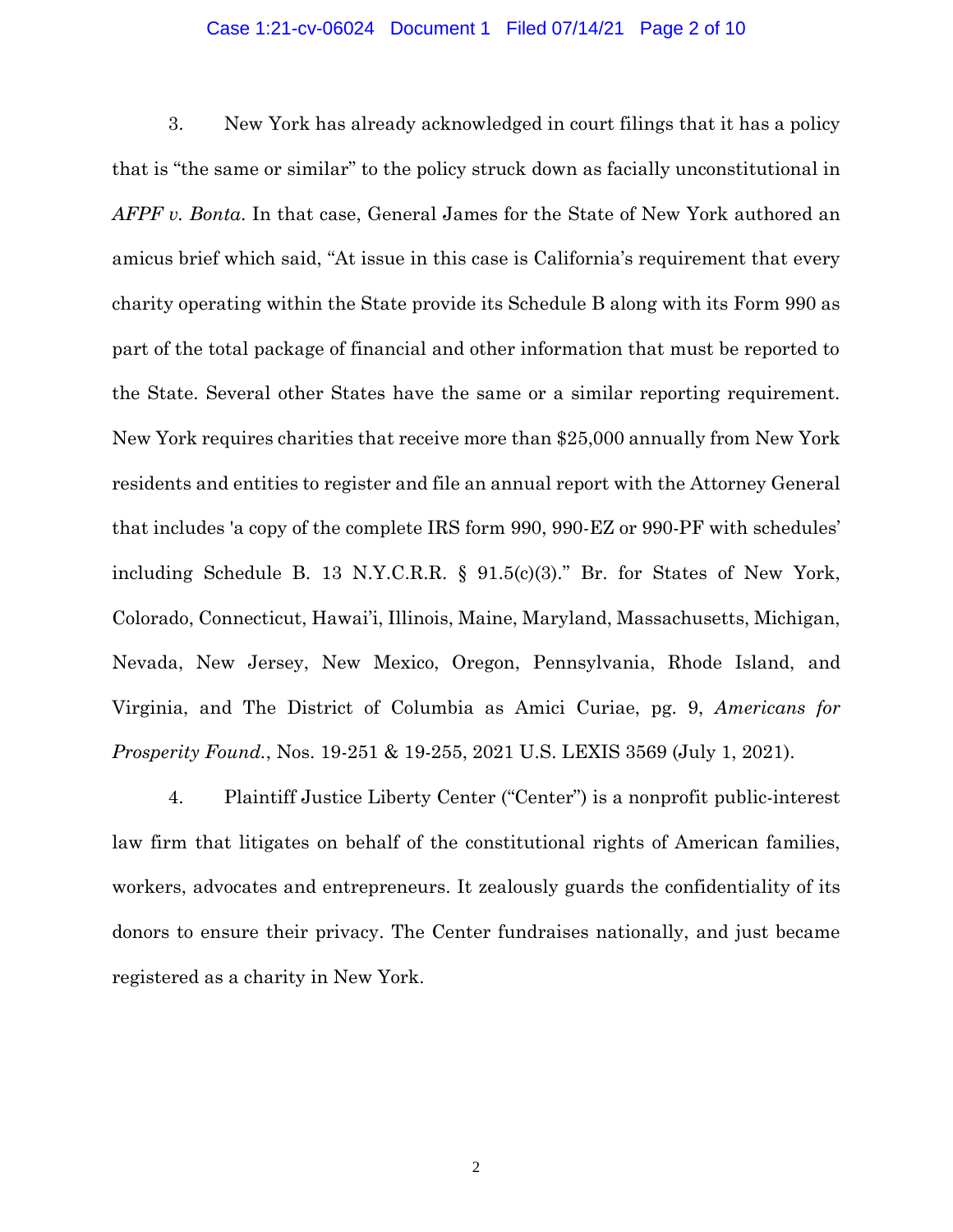#### Case 1:21-cv-06024 Document 1 Filed 07/14/21 Page 3 of 10

5. Forced to choose between continuing its charitable registration and the irreparable loss of First Amendment freedom, the Center brings this case to protect its rights.

## **PARTIES**

6. Plaintiff Liberty Justice Center is an Illinois nonprofit corporation headquartered in Chicago, Illinois. The Center's president works out of an office located at 208 S. LaSalle Street, Suite 1690, Chicago, Illinois 60604. The Center is devoted to the promotion of limited government and the protection of individual liberties through litigation in courts nationwide. To that end, the Center represents clients, at no cost to them, in lawsuits challenging government overreach throughout the states. The Center funds its activities by raising charitable contributions from donors throughout the country, including in New York.

7. Defendant Letitia James is the New York Attorney General. In this capacity, she oversees the Charities Bureau. She maintains an executive office in the Southern District at 28 Liberty Street, New York, NY 10005.

## **JURISDICTION & VENUE**

8. This Court has jurisdiction under 28 U.S.C. §§ 1331, 1343, because this is an action to vindicate constitutional civil rights under 42 U.S.C. § 1983.

9. Venue in this Court is proper under 28 U.S.C. § 1391(b).

## **FACTS**

10. The Internal Revenue Service ("IRS") recognizes the Center as a 501(c)(3) nonprofit charity. Such charities are exempt from federal income taxes but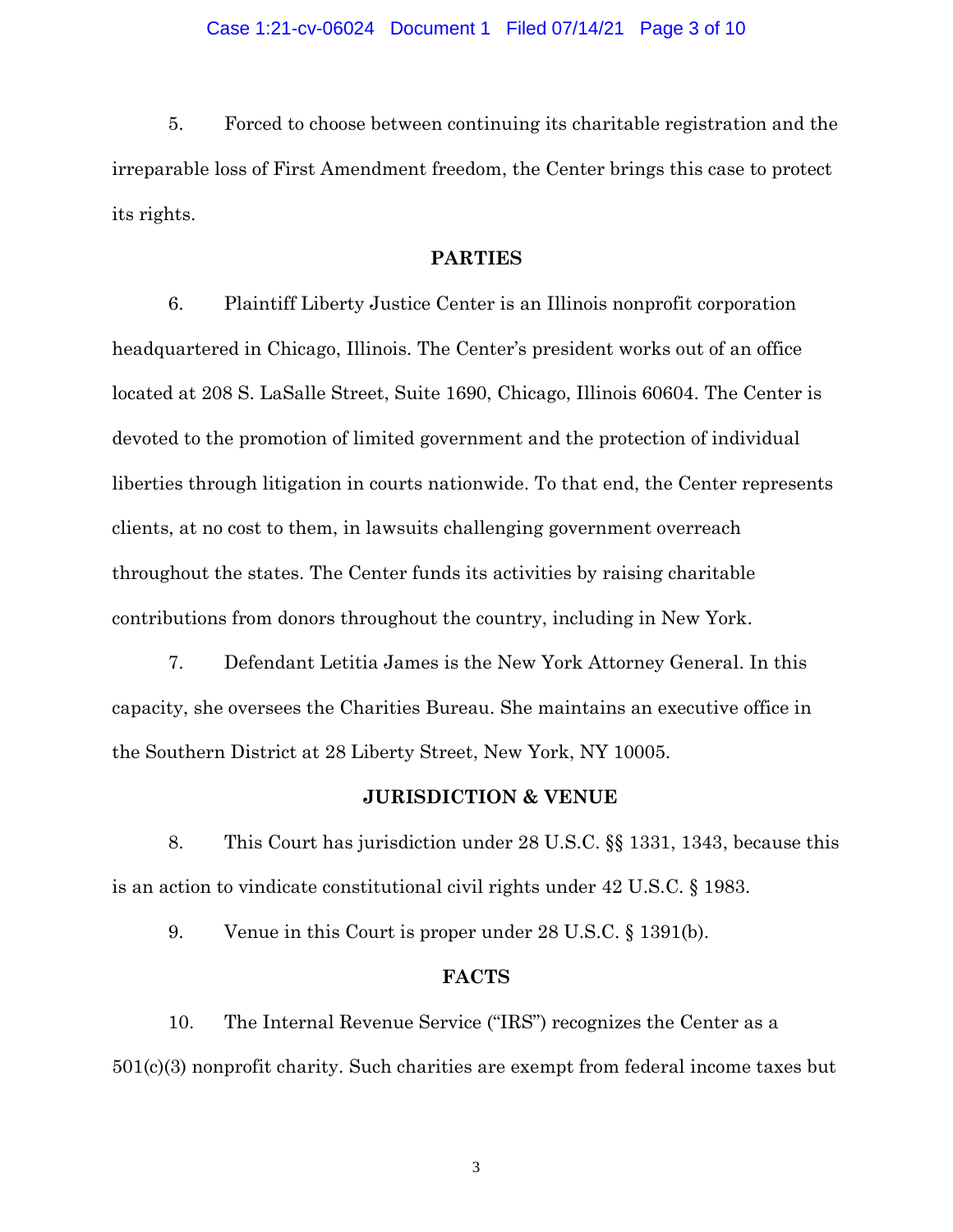#### Case 1:21-cv-06024 Document 1 Filed 07/14/21 Page 4 of 10

must file an annual tax return (a "Form 990 Schedule A").<sup>2</sup> Certain charities including the Center—must also file a Form 990 Schedule B, which lists the name and address of every individual nationwide who donated more than \$5,000 to the charity during a given tax year.<sup>3</sup>

11. Once filed, a nonprofit organization's federal tax return must be "made available to the public," except for the "name or address of any contributor" to the organization. 26 U.S.C. § 6104(b), (d)(3)(A). Form 990's are thus public, but Schedule B's listing donor names and addresses are not. Indeed, unauthorized disclosure of Schedule B can result in civil or criminal penalties. 26 U.S.C. §§ 7213, 7431.

12. State officials who administer state laws regulating charities can—like any member of the public—obtain a charity's Form 990 Schedule A. The tax code further provides that state regulators of charities can obtain from the IRS the *nonpublic* tax returns (including a Schedule B) of *certain* nonprofits, but *not* of 501(c)(3) organizations. § 6104(c)(3).

13. Charitable organizations that intend to solicit in the state of New York are required by law to initially register with Defendant General James, whose office includes the charities bureau. N.Y. Exec. Law  $\S 172(1)$ . The appropriate form is CHAR410.

<sup>2</sup> *See* IRS Form 990, *available at* http://www.irs.gov/ pub/irs-pdf/f990.pdf.

<sup>3</sup> *See* IRS Schedule B to Form 990, *available at* http://www.irs.gov/pub/irs-pdf/f990ezb.pdf.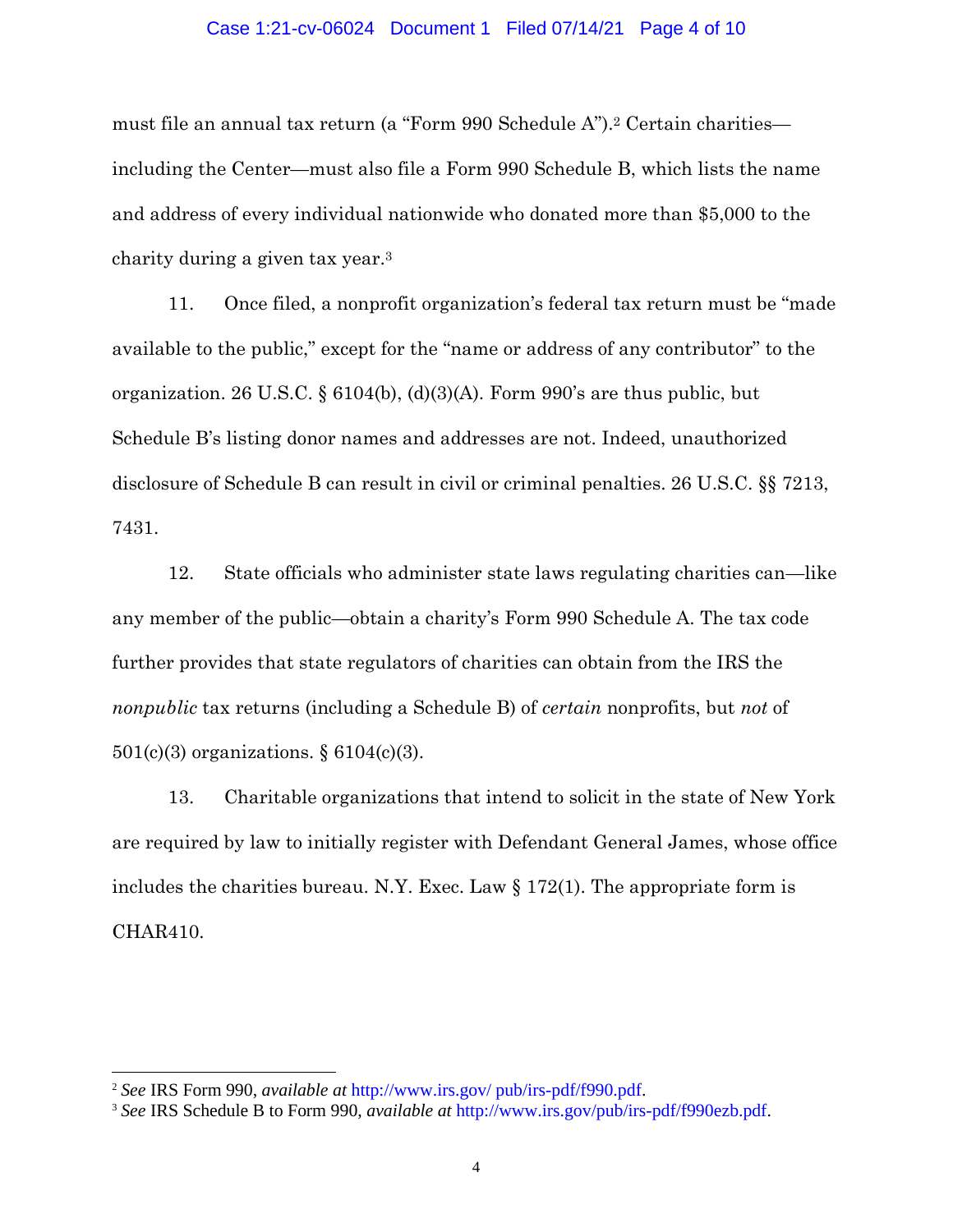#### Case 1:21-cv-06024 Document 1 Filed 07/14/21 Page 5 of 10

14. Charities which have gross revenue above \$1,000,000 are also required to file an annual report with Defendant General James, CHAR500. N.Y. Exec. Law  $§ 172-b(1).$ 

15. As part of her annual registration requirements for charities, Defendant General James (through the Charities Bureau) requires registrants submit their complete IRS Form 990. N.Y. Comp. Codes R. & Regs. tit. 13, § 91.5(c)(3)(i). The Charities Bureau confirmed this requirement includes the Schedule B in a memorandum issued in November 2019.<sup>4</sup>

16. Defendant General James acts under color of state law when she makes and enforces these regulations and policies.

17. Liberty Justice Center plans to fundraise in the state of New York to support its mission. As a result, it has recently registered for charitable status with the Defendant, and has been assigned New York State Regulatory Number 47-67- 71.

18. Liberty Justice Center has annual gross revenue in excess of \$1,000,000.

19. As a result, Liberty Justice Center is required to complete the annual registration statement required by Defendant General James, and must attach its complete IRS Form 990, including Schedule B.

<sup>4</sup> *See* "ORGANIZATIONS REGISTERED WITH THE CHARITIES BUREAU MUST FILE COMPLETE SCHEDULE B TO IRS FORM 990, INCLUDING NAMES AND ADDRESSES OF CONTRIBUTORS," *available at* https://www.charitiesnys.com/pdfs/guidance-schedule-b.pdf.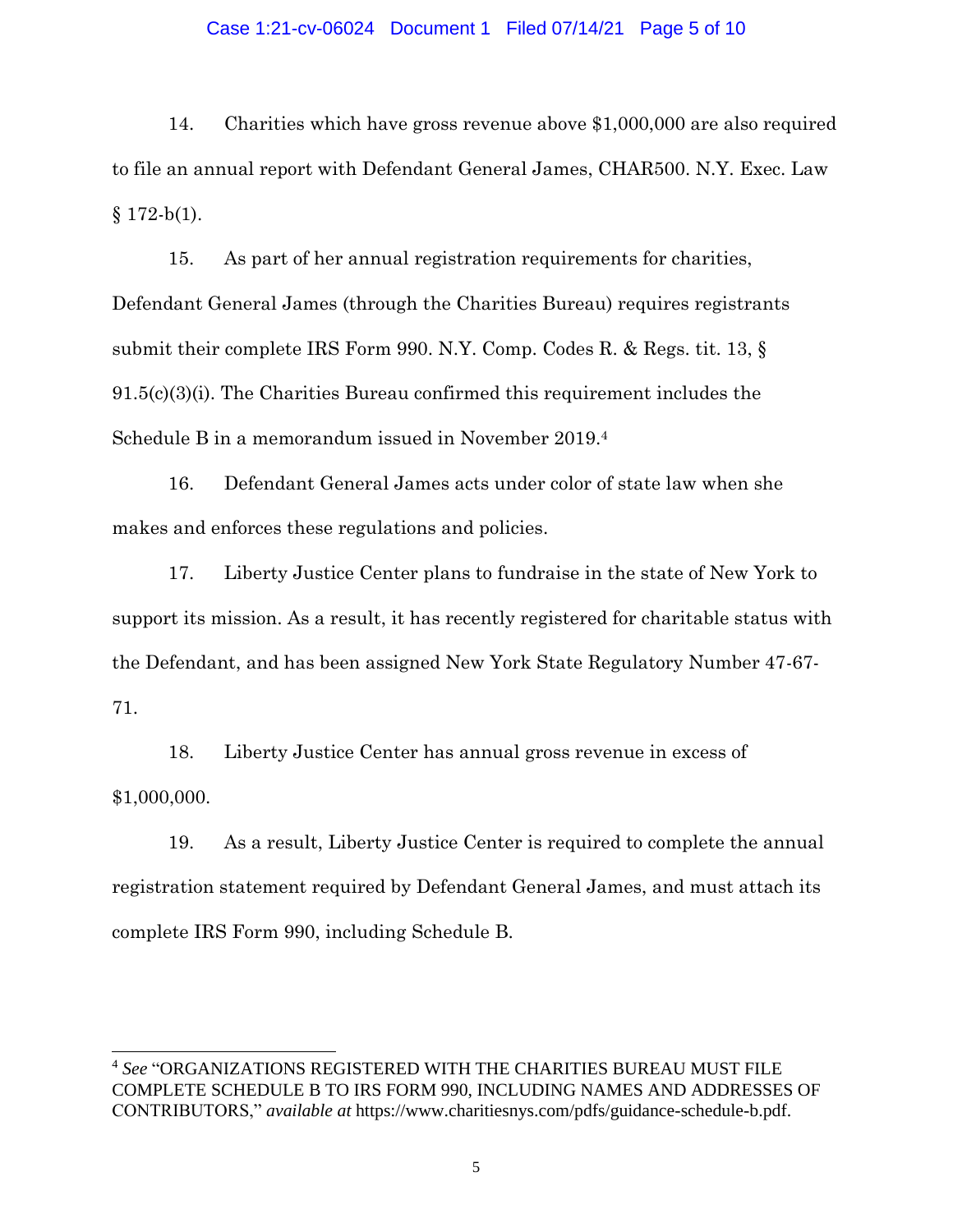#### Case 1:21-cv-06024 Document 1 Filed 07/14/21 Page 6 of 10

20. Because it is a new registrant, Liberty Justice Center has not yet had to turn over its Schedule B to New York (it is not required as part of Form CHAR410, for new registrants), but it will be forced to do so when it must complete its first annual renewal, currently due November 15, 2021.

21. If the Center fails to comply with the annual renewal requirement, Defendant General James may revoke its registration, which would prevent it from fundraising in New York. She may also levy a fine of \$1,000 and an additional \$100 per day until the Center complies. N.Y. Exec. Law  $\S 177 (2)(a-b)$ .

22. The cancellation of its charitable registration in New York would injure the Center by preventing it from fundraising in the state.

23. Liberty Justice Center zealously safeguards the privacy of its donors. It has in place policies and procedures for its staff, interns, and contractors to ensure this privacy.

24. Liberty Justice Center litigates a number of controversial topics, including cases on behalf of worker freedom against unions, on behalf of parents against curricula associated with critical race theory, and on behalf of victims of cancel culture.

#### **COUNT I – FIRST AMENDMENT**

25. The Center repeats, realleges, and incorporates all the allegations above.

26. The First Amendment to the United States Constitution applies to New York by virtue of the Fourteenth Amendment. Officials of the State of New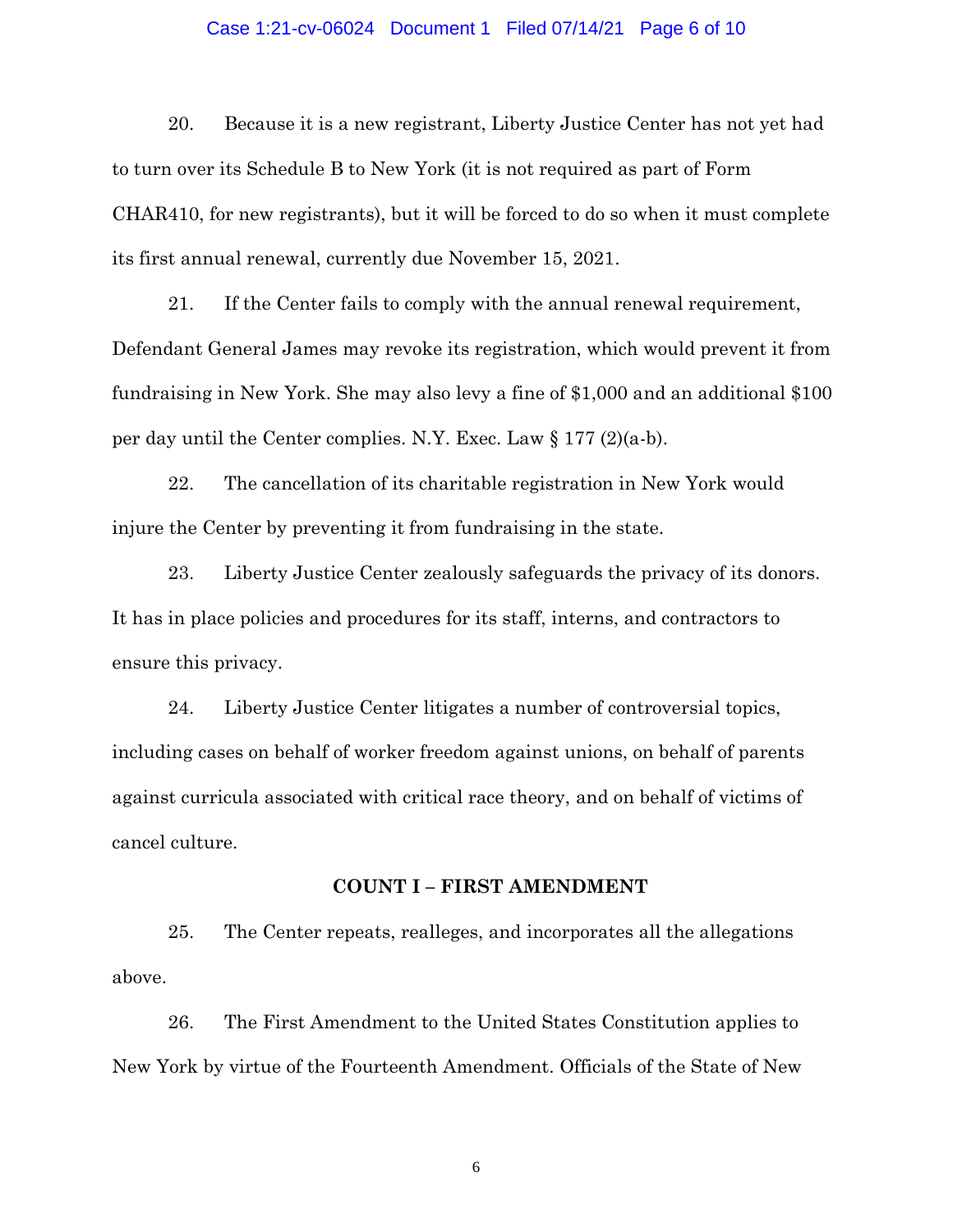#### Case 1:21-cv-06024 Document 1 Filed 07/14/21 Page 7 of 10

York who act under color of state law to violate the First Amendment rights of citizens and organizations violate 42 U.S.C. 1983.

27. The First Amendment creates a "right to associate for the purpose of speaking." *Rumsfield v. FAIR*, 547 U.S. 47, 68 (2006).

28. To vindicate this right, the Supreme Court has "held laws unconstitutional that require the disclosure of membership lists for groups seeking anonymity." *Id.* at 69. Such laws "ma[k]e group membership less attractive" and violate the First Amendment by "affecting the group's ability to express its message." *Id.* 

29. "It is hardly a novel perception that compelled disclosure of affiliation with groups engaged in advocacy may constitute an effective restraint on freedom of association." *Bates v. City of Little Rock*, 361 U.S. 516, 523 (1960).

30. Anonymous speech is not only accepted but celebrated within American politics. As "famously embodied in the Federalist Papers," which were published under the pseudonym "Publius," there is a long and "respected tradition of anonymity in the advocacy of political causes" in this country. *McIntyre v. Ohio Elections Commission*, 514 U.S. 334, 343 & n.6 (1995). For government to take the opposite approach by "[c]ompell[ing] disclosure of membership in an organization engaged in advocacy of particular beliefs" is akin to it ""requir[ing] that adherents of particular religious faiths or political parties wear identifying arm-bands."" *NAACP v. State of Alabama ex rel. Patterson*, 357 U.S. 449, 462 (1958) (quoting *American Communications Ass'n v. Douds*, 339 U.S. 382, 402 (1950)).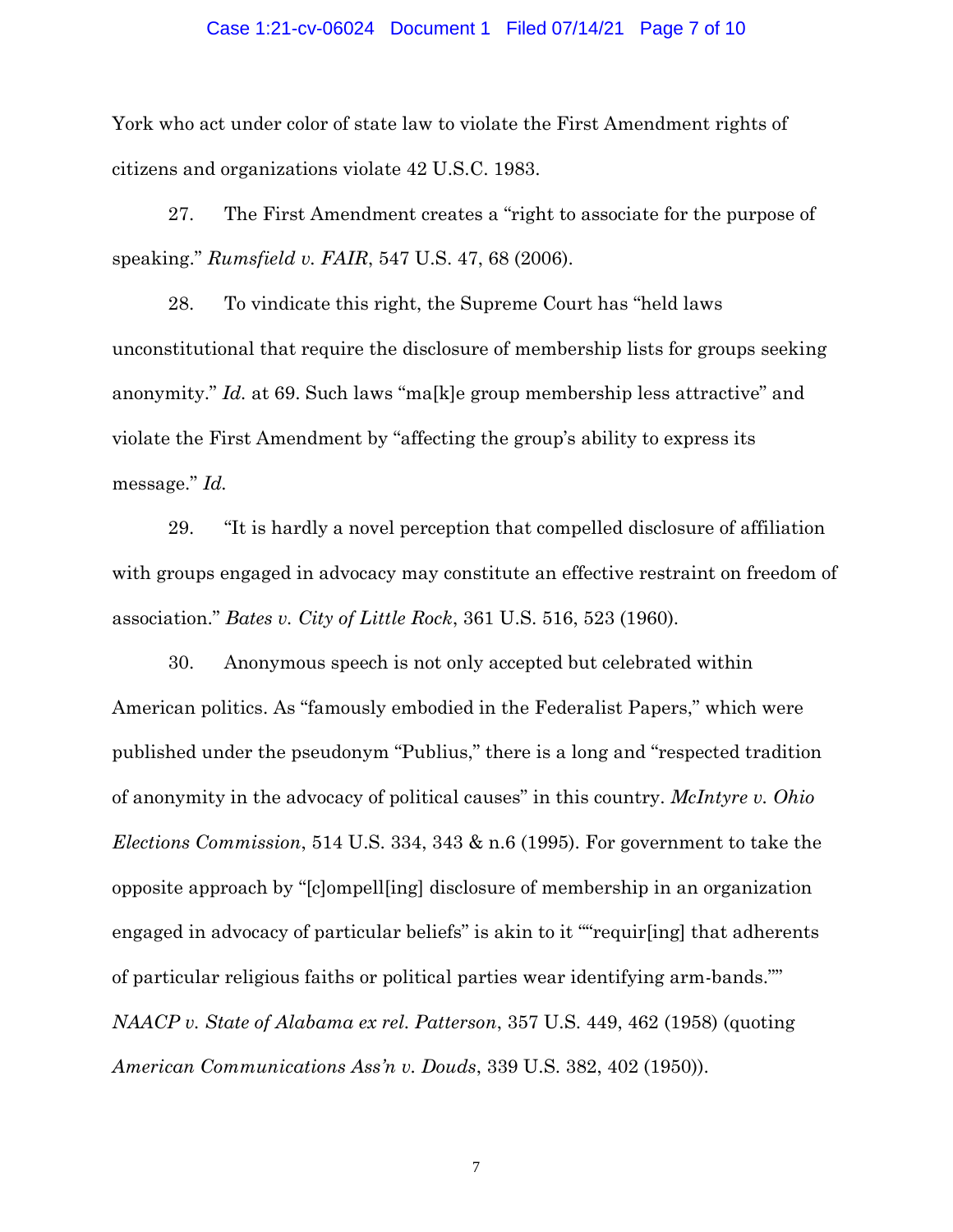#### Case 1:21-cv-06024 Document 1 Filed 07/14/21 Page 8 of 10

31. Nor is it any less noxious to compel disclosure of an organization's *donors* than it is to compel disclosure of its *members*: the Supreme Court has "not drawn fine lines between contributors and members," but has instead "treated them interchangeably." *Buckley v. Valeo*, 424 U.S. 1, 66 (1976).

32. The Supreme Court recently held that demanding charitable organizations to disclose to a state attorney general the contents of their Schedule B violates the First Amendment. *Americans for Prosperity Found. v. Bonta*, Nos. 19- 251 & 19-255, 2021 U.S. LEXIS 3569 (July 1, 2021). Such a disclosure requirement "imposes a widespread burden on donors' associational rights." *Id.* at \*33. The burdens imposed by a blanket demand cannot be justified because such a demand is not narrowly tailored to any important governmental interest. *Id.* at \*24–27.

33. In *Americans for Prosperity Foundation*, the Court ruled in favor of a facial challenge by charities to California's requirement that charities provide their Schedule B to the Attorney General's bureau of charities, finding that rule was not narrowly tailored to the state's interest in preventing charitable fraud. The Court further found that disclosure only to a government agency, even if that agency pledges to keep it confidential, constitutes a real burden on associational rights.

34. Defendant General James's policy, on pain of penalty, requiring the disclosure of the names and addresses of the Center's contributors to her infringes the rights to freedom of speech and freedom of association of the Center and its supporters, which rights are secured by the First and Fourteenth Amendments, in violation of 42 U.S.C. § 1983. The Attorney General's demand for a charity's donor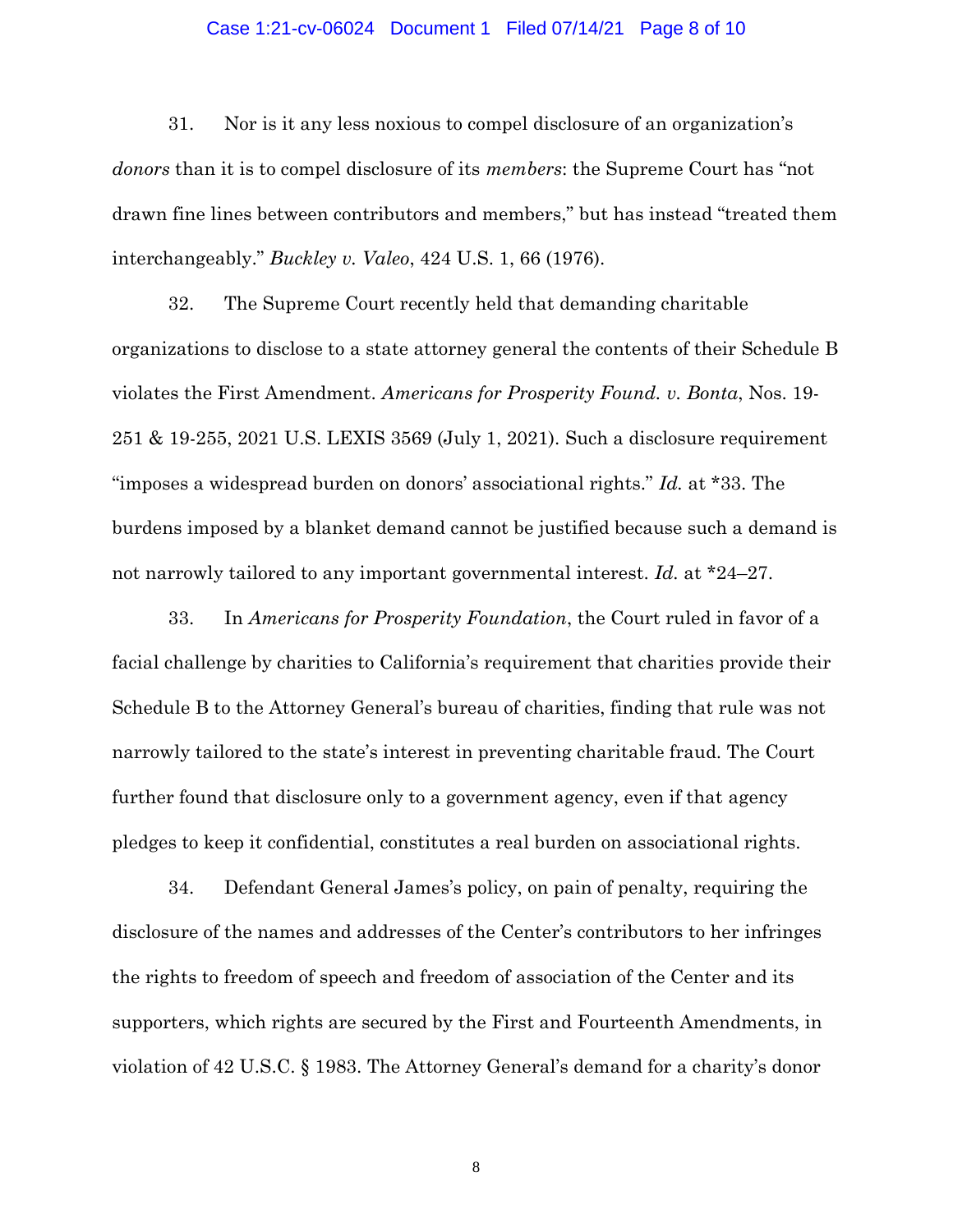#### Case 1:21-cv-06024 Document 1 Filed 07/14/21 Page 9 of 10

information on Schedule B is unconstitutional both on its face and as applied to the Center.

35. The Attorney General's demand gives the Center two choices: either it must disclose its donor list, which could chill its speech and the speech of its donors, or else it must bear the penalties of noncompliance with New York's demand, which will chill its fundraising speech. "[F]und-raising for charitable organizations is fully protected speech." *Gaudiya Vaishnava Society v. City and County of San Francisco*, 952 F.2d 1059, 1063 (9th Cir. 1990); *accord Riley v. National Federation of the Blind of North Carolina, Inc.*, 487 U.S. 781, 789 (1988); *Village of Schaumburg v. Citizens for a Better Environment*, 444 U.S. 620, 632 (1980).

## **PRAYER FOR RELIEF**

Wherefore, the Center requests judgment in its favor and against the Attorney General as follows:

1. An order enjoining the Attorney General from demanding the Center's Schedule B that contains its donor information or from taking any action to implement or enforce her policy demanding the Center's Schedule B.

2. A declaration that the Attorney General's demand for a copy of the Center's Schedule B containing the names and addresses of the Center's donors violates the First and Fourteenth Amendments both on its face and as applied to the Center, and is therefore null and void.

3. Nominal damages.

4. An award to the Center of its reasonable attorneys' fees and costs.